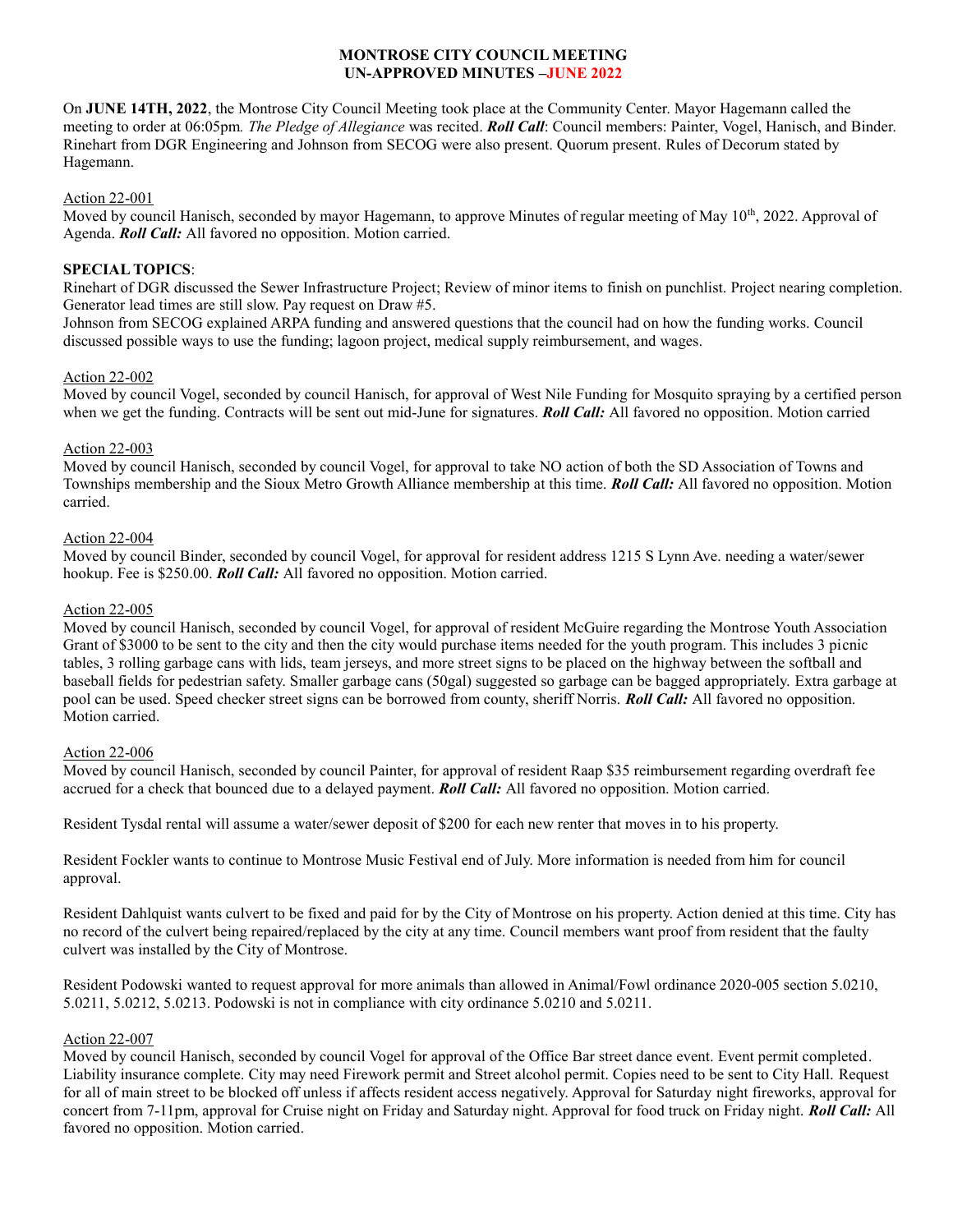## Action 22-008

Moved by council Binder, seconded by council Hanisch for approval of Grant applied for by Edwards for the city to help pay for chairs and a vacuum at the city pool. Grant totals \$3500. *Roll Call:* All favored no opposition. Motion carried.

Sheriff Report Reviewed.

## Action 22-009

Moved by council Vogel, seconded by council Binder for approval to raise the salary of the seasonal mowers, Lounsbery and Hanisch from \$10hr to \$13hr. *Roll Call:* All favored no opposition. Motion carried.

## Action 22-010

Moved by council Vogel, seconded by mayor Hagemann for approval of newly employed Finance Officer Siemonsma salary of \$45000 annually; seasonal mowers Lounsbery, Hanisch and Klaudt at \$13hr; Pool staff- Edwards (manager), Bartmann, J (manager/lifeguard), Bartmann, M (manager/lifeguard) \$16hr. Sechser (swim instructor), Weber (swim instructor) \$14hr. Weiebersick (lifeguard), Weber (lifeguard), Bartlett (lifeguard), McIlvary (lifeguard), Schaefer (lifeguard) \$13hr.

Approval for extra help due to not having a city maintenance supervisor hired yet to help with weed-eating, painting, etc. Contact council if interested.

New Finance Officer Siemonsma sworn in. *Roll Call:* All favored no opposition. Motion carried.

Pot Hole Repair in Town: Supreme Seal Bid \$31,045.07. Wait for 1-2 more bids to maintain healthy budget.

## Action 22-011

Moved by council Hanisch, seconded by council Vogel for approval for Montrose school district to re-pave the ally-way at no cost to city. Letter of intent needed from Montrose School District. Liability verbiage includes City of Montrose not liable for any unforeseen damages, or issues that may arise from this project. *Roll Call:* All favored no opposition. Motion carried.

STORM Damage on May 12<sup>th</sup> – Claim filed with SD Assurance Alliance on 5-26-22. Council Binder will call about large tree cutting, and will check on I-Beams for fence fix.

SD DOT – Billboard sign needs to be picked up by the interstate to stay in compliance with billboard regulations. Council Hagemann and Painter will work together on this.

## **DEPARTMENT REPORTS:**

Maintenance report was given by council Hanisch. Pool problems exist; need to fix seal issues, pump work in baby pool due to flow issues, and need baking soda added to baby pool.

Mowing; Mowers are all in good working condition. Oil change maintenance sheet needs to be created to track cycles. Schedule for mowing areas also needs to be created for better mowing workflow.

Ally-way between 2 residents in town needs to be maintained by homeowners.

Tree Drop dump site needs to be burned, as it is getting too full.

## Action 22-012

Moved by council Hanisch, seconded by mayor Hagemann for approval for the dump site access to public to be locked due to residents abusing the privilege. If residents want access to tree drop, the city council needs to be contacted for access at City Hall. *Roll Call:* All favored no opposition. Motion carried.

## Action 22-013

Moved by council Vogel, seconded by council Binder for approval for extra pay for council members Hanisch, Hagemann, and Painter for long hours being put in due to staff shortages for the finance position that was vacant for a couple months, the maintenance supervisor position that is currently still open and storm cleanup in May. These extra hours will be clocked at \$23hr. *Roll Call:* All favored no opposition. Motion carried.

## Action 22-014

Moved by council Vogel, seconded by council Hanisch for approval for finance officer Siemonsma to have a company credit card through Security State Bank with a \$5,000 credit limit and approval from council anything over \$1500 dollars. Approval from council to get quote from A&B Business Solutions for PC Protection that includes Banyon software, due to cyber-security concerns. Quotes to be presented at next council meeting in July for A&B Business. Approval for reimbursement check for lodging/fuel for FO school in Huron. Approval for registration fee for Budget Training through the SDML in S.F end of June. *Roll Call:* All favored no opposition. Motion carried.

Council member Painter will have to tag a Semi-Trailer for incorrect parking that goes against city Ordinance.

Finance Officer Siemonsma has 1 healthcare quote from SDML and is waiting for another quote from Sabers Insurance in Salem.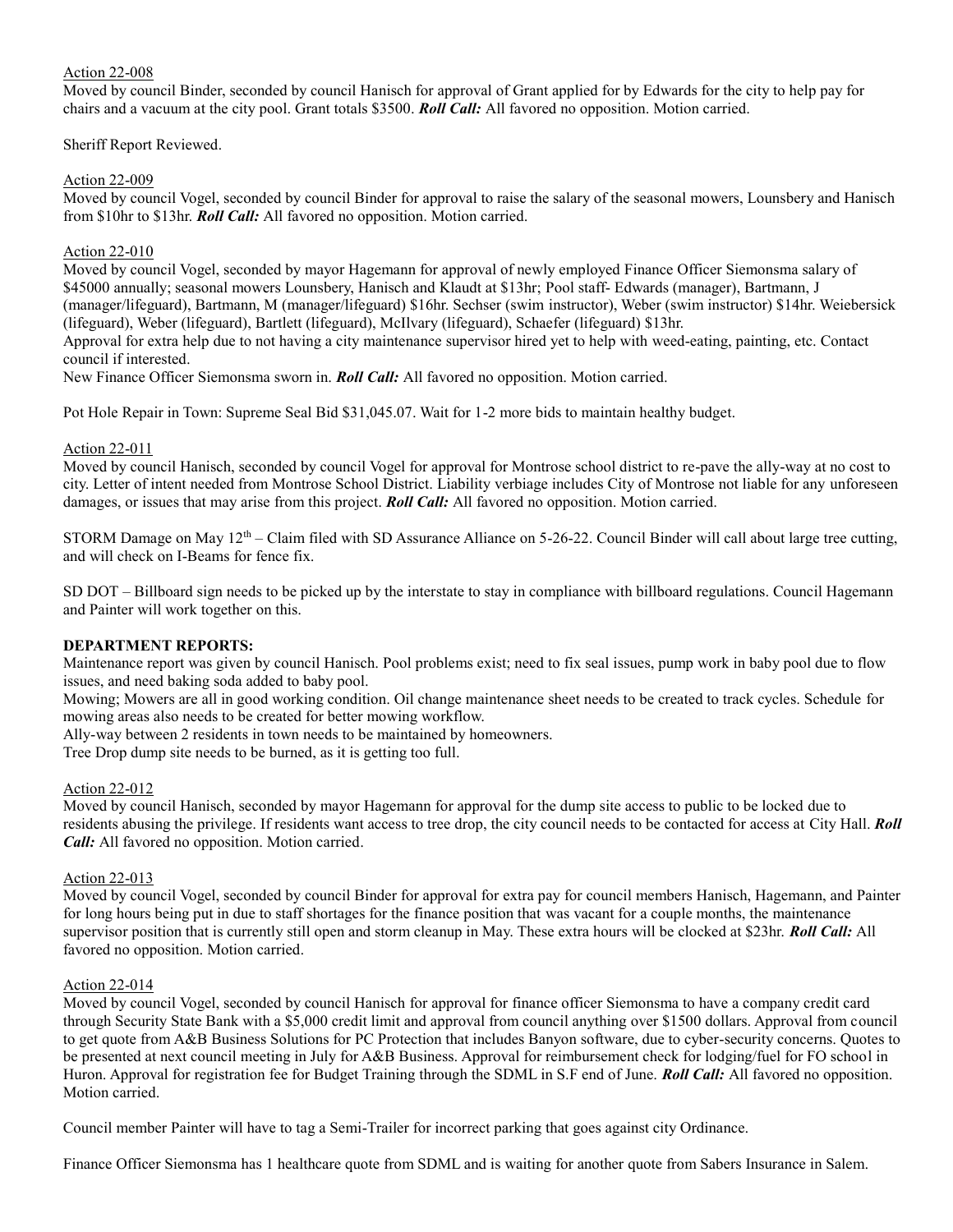# **HEARING OF THOSE PRESENT:**

None

# Action 22-015

# **VOUCHERS:**

Moved by council Vogel, seconded by council Hanisch for approval of bills paid between meetings and Bills paid at the council meeting.

## **Bills Paid Between Meetings:**

| <b>CITY OF MONTROSE</b>                       | \$1,097.11         |                          |          | Montrose UB Bills                                             |  |
|-----------------------------------------------|--------------------|--------------------------|----------|---------------------------------------------------------------|--|
| FEDERAL TAX PAYMENT                           | \$444.96           |                          |          | <b>Payroll Taxes</b>                                          |  |
| FEDERAL TAX PAYMENT                           | \$202.74           |                          |          | <b>Payroll Taxes</b>                                          |  |
| FEDERAL TAX PAYMENT                           | \$555.70           |                          |          | Payroll Taxes                                                 |  |
| FEDERAL TAX PAYMENT                           | \$572.17           |                          |          | <b>Payroll Taxes</b>                                          |  |
| FEDERAL TAX PAYMENT                           | \$724.65           |                          |          | <b>Payroll Taxes</b>                                          |  |
| Withdrawl from Bank-Pool Pay-<br>ment         | \$200.00           |                          |          | Petty Cash for Pool Season Box                                |  |
|                                               |                    |                          |          |                                                               |  |
|                                               |                    |                          |          |                                                               |  |
|                                               |                    |                          |          | Camera system needed to be re-net-                            |  |
| <b>SAFE N SECURE</b>                          | \$220.00           |                          |          | worked. New Router.                                           |  |
| SD DEPT OF LABOR AND REG                      | \$149.17           |                          |          | Monthly Unemployment Insurance                                |  |
| SD DEPT OF REVENUE<br>SD GOV FINANCE OFFICERS |                    | \$226.65                 |          | Monthly Garbage Tax for May                                   |  |
| ASSOC.                                        |                    | \$100.00                 |          | 2022 Finance School Huron                                     |  |
| <b>VERIZON</b>                                |                    | \$125.78                 |          | April Bill                                                    |  |
| <b>Bill Paid At Meeting:</b>                  |                    |                          |          |                                                               |  |
| A-1 PORTA PROS, INC                           |                    | \$308.85                 |          | Portable Toilet Rental                                        |  |
| A&B BUSINESS                                  |                    | \$24.00                  |          | IT Service Contract - for June                                |  |
| A&B BUSINESS                                  | \$24.00            |                          |          | IT Service Contract - for May                                 |  |
| A&B BUSINESS                                  |                    | \$103.99                 |          | Printer Contract for June                                     |  |
| <b>ADDY DISPOSAL</b>                          |                    | \$1,375.00               |          | City Wide Cleanup Day Fee                                     |  |
| ADDY DISPOSAL                                 | \$3,155.00         |                          |          | Monthly Garbage Fee                                           |  |
| CENTRAL FARMERS COOP                          | \$40.52            |                          |          | Powder for Ball Field                                         |  |
| COLTON REDI-MIX, INC                          | \$975.00           |                          |          | <b>Baseball Field Concrete Sidewalk</b>                       |  |
| DAKOTA SUPPLY GROUP                           | \$331.49           |                          |          | Pool Supplies-Chemicals                                       |  |
| DANR                                          | \$180.00           |                          |          | Annual Drinking Water Fee                                     |  |
| <b>DGR ENGINEERING</b>                        | \$16,729.56        |                          |          | Wasterwater Project                                           |  |
| <b>GOLDEN WEST</b>                            | \$167.45           |                          |          | Monthly Office Phone Bill                                     |  |
| HALME                                         | \$57,061.92        |                          |          | Draw 5 for Contractor's Fee                                   |  |
| <b>HAWKINS</b>                                | \$5,624.57         |                          |          | Pool Chemicals                                                |  |
| <b>HAWKINS</b>                                | \$988.46           |                          |          | Pool Chemicals                                                |  |
| <b>HEUMILLER SEPTIC</b>                       |                    |                          | \$679.25 | Pool Cleaning                                                 |  |
| KINGBROOK RURAL WATER                         |                    |                          |          | <b>Monthly Water Purchase</b>                                 |  |
| MCCOOK CO. AUDITOR                            |                    | \$5,093.70<br>\$1,408.34 |          | Sheriff Fee for June                                          |  |
| <b>MCI</b>                                    | \$48.32            |                          |          | Long Distance Service                                         |  |
| <b>MC&amp;R Pools</b>                         | \$498.02           |                          |          | Pool Maintinence                                              |  |
| MEDARDS                                       | \$577.71           |                          |          | Pool/Parks and Rec Needs                                      |  |
| MENARDS                                       | \$681.64           |                          |          | Pool/Parks and Rec Needs                                      |  |
| MENARDS                                       | \$122.57           |                          |          | ? invoice, no reciept                                         |  |
| METERING & TECHNOLOGY SOL.                    | \$1,265.94         |                          |          | <b>Bulk Water Meter Maintinence</b>                           |  |
| MICHELLE EDWARDS                              |                    |                          |          | Pool Concession Reimbursement                                 |  |
| MIDAMERICAN ENERGY                            | \$73.84<br>\$65.06 |                          |          | Gas Bill for June                                             |  |
| MONTROSE GAS PLUS                             |                    |                          |          | <b>Fuel &amp; Pool Concessions</b>                            |  |
|                                               | \$1,120.46         |                          |          |                                                               |  |
| NICOLE SIEMONSMA                              |                    | \$494.38                 |          | FO School Hotel/Fuel<br>Publishing costs from Sept. 2021-June |  |
| NEW CENTURY PRESS                             |                    | \$1,947.73               |          | 2022                                                          |  |
| OFFICE PEEPS                                  |                    | \$22.44                  |          | Late Fee from March bill                                      |  |
| PARKER FORD INC.                              |                    | \$174.16                 |          | Lawnmower Maintinence                                         |  |
| PFEIFER IMPLEMENT                             |                    | \$188.27                 |          | Lawnmower Maintinence                                         |  |
| PFEIFER IMPLEMENT                             |                    | \$225.45                 |          | Lawnmower Maintinence                                         |  |
| ROLING ENTERPRISES                            |                    | \$2,129.64               |          | Softball Grade Work                                           |  |